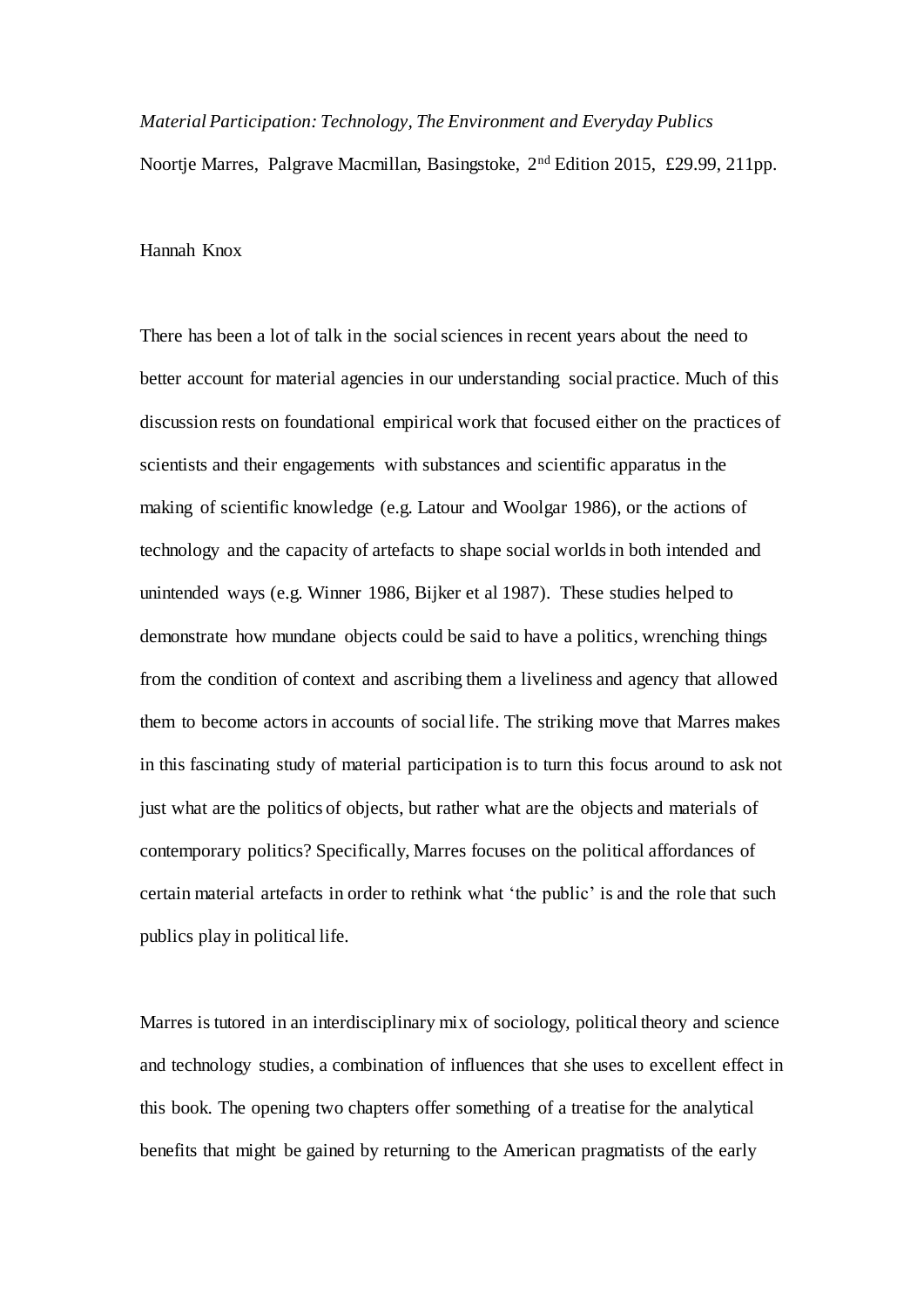20th century, primarily the work of John Dewey and Walter Lippman. Drawing on Dewey and Lippman, Marres sets out a theory of the public that sees it not as a collection of subjects, nor a discursively constituted social imaginary, but something that both emerges in response to specific issues, and which works to constitute those issues *qua* issues. Moreover publics are characterised, for Marres, by a particular relationship to these issues: namely that publics are too involved in a problem to be outside it, and yet too outside it to have access to the resources needed to deal with it. It is this dual character of being both inside and outside the issues that they seek to address and work to constitute that characterises the current modes of public participation available to people and which provides a frame for understanding the role that material artefacts play in allowing people to generate forms of participation that are appropriate to such a public.

Marres proceeds to elaborate this proposition through the study of three forms of material participation in environmental politics: everyday carbon accounting; experiments in sustainable living; and eco show-homes. Her analysis of everyday carbon accounting focuses on objects that have been designed explicitly as devices that are able to enact and enable political participation. An example of this is the ecological kettle, which glows red when the grid is overloaded and green when there is spare capacity. This allowsindividuals to make an informed decision about when is the most ecologically sustainable time to make a cup of tea. Marres argues that these kinds of devices are usually understood to be a means of mobilising a latent public into action by providing a pragmatic and easy way for people to 'do' environmental politics. However, focusing both on the empirical claims being made by these technologies that aim to measure people's entanglements in distributed socio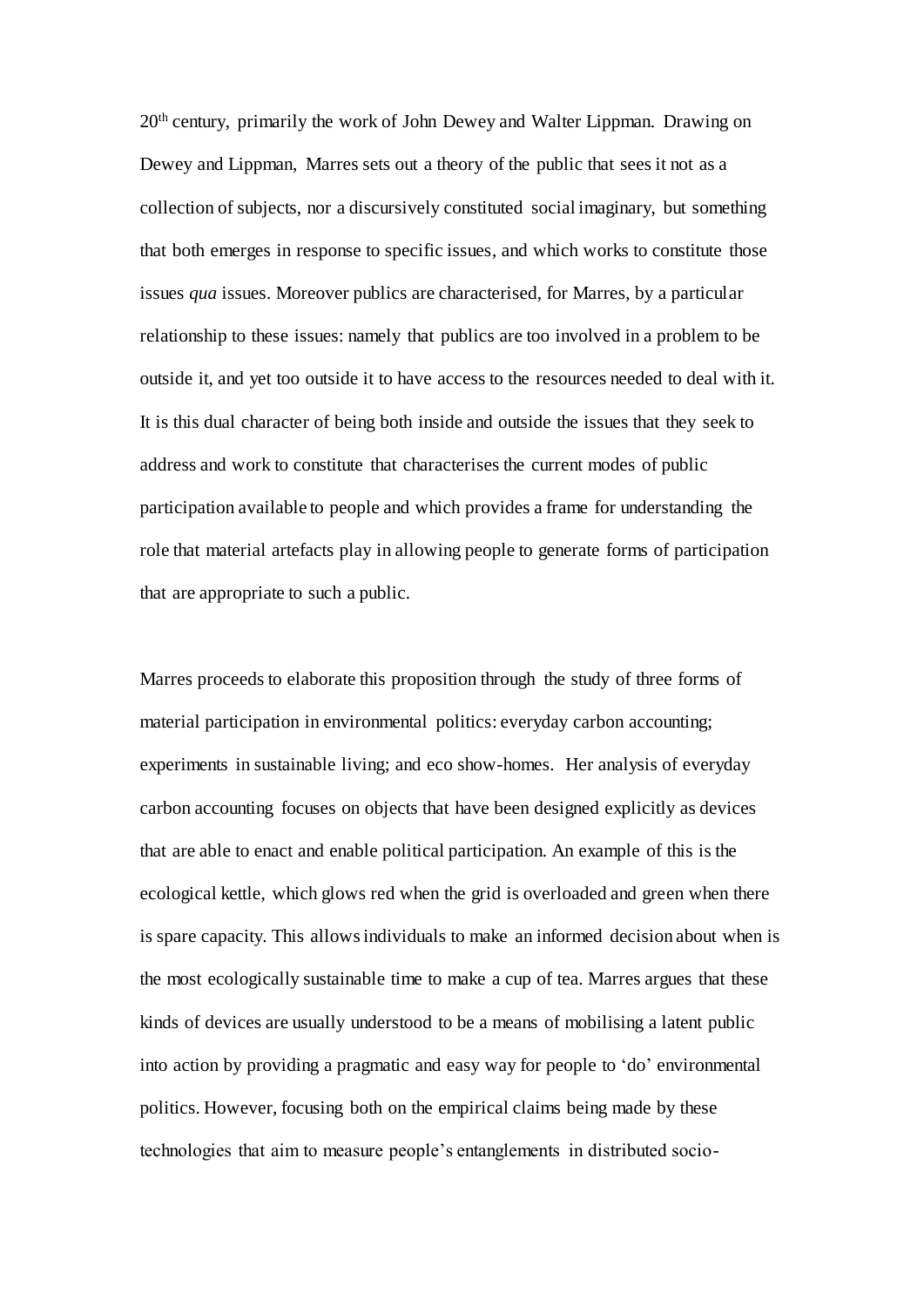technical systems, and on the frequent failure of such technologies to achieve their ecological ambitions, Marres argues that these devices in fact force both social scientists and users of these devices to rethink where political action might be located. The result of this re-imagination is that the public then becomes something that is distributed across assemblages of people, technologies and systems.

The next chapter focuses on experiments in sustainable living and looks in particular at a number of blogs set up by people in the UK to describe their attempts at living a sustainable life. What these blogs highlight is the way in which politics becomes enacted in the mundane *minutiae* of everyday practice – turning off lights, washing with different soap, not driving a car, using a thermos flask. The term 'enactment' is particular important here, for these are not, Marres argues, just accounts of privatised social practices, but examples of the way in which the domestic sphere is itself performed as a space of public participation.

Just how these performative practices have become a matter of public participation is the focus of chapter five. Marres suggests that material practices of sustainable living should be understood as political because of the way in which the objects at play are analysed, both by social scientists and by the people engaged in these experiments, as part of an 'assemblage of further entities that enable the explication of their normative capacities' (p107). Focusing here on the object of the eco show-home, Marres demonstrates how the publicisation of an object like a house depends on what she calls a 'politics of co-articulation' (p120). Eco Show Homes, like the other objects that Marres considers in the book, publicly perform political engagement by linking up in new ways questions of participation, innovation and social change. At the same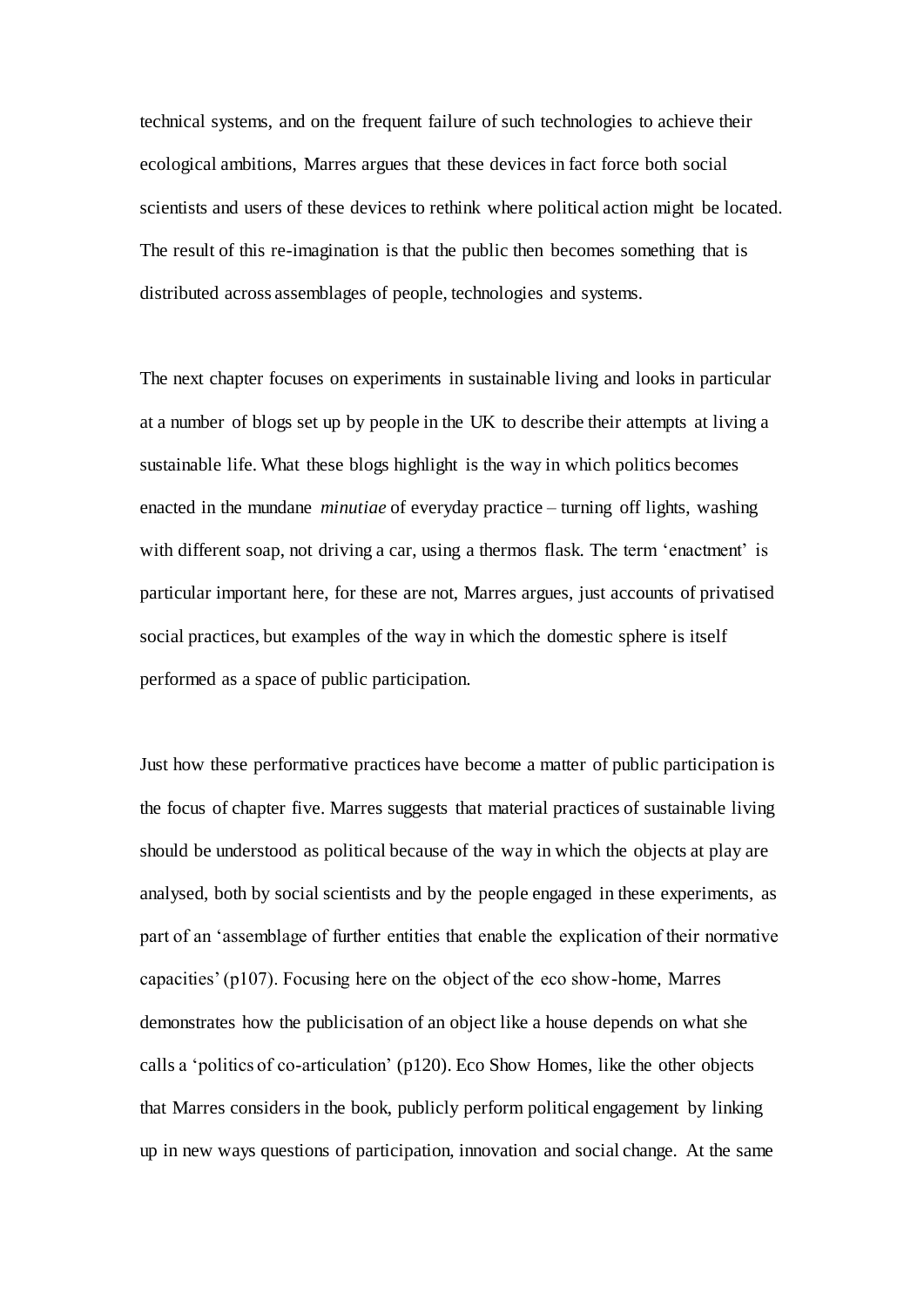time they also raise questions about the limits of material engagement to truly enact a politics of public responsibility. Can insulation really be political? Ultimately for Marres, it is the undecidability or indetermination of whether materials have the capacity to enable a robust response to pressing political issues that keeps alive the experimental promise of these forays into alternative modes of living and in the process enables the on-going performance of public engagement.

This is a fascinating and ultimately convincing account of the difference that a sensitivity to material entanglements makes to our understanding of politics and the performance of the public. Marres uses her empirical examples to good effect to reinforce Dewey's point that publics are problematically entangled with issues, and that the nature of this entanglement is necessarily socio-material. Nonetheless there remains something of a missed opportunity in some of the examples that Marres analyses throughout the book, for whilst the cases she presents support Dewey they also hint towards some fascinating issues that might well be the grounds for updating Dewey's understanding of the public for contemporary times. One example is the discussion of empirical technologies at the end of chapter three. Empirical technologies are those devices like the ecological kettle that set out to measure and describe public participation. Marres suggests that these technologies support Dewey's understanding of the public, demonstrating how material artefacts become the means by which people enact participation in the issue of environmental politics. But is it possible they do more than this? Empirical technologies which build on open-source technologies such as Arduino also seem to raise the possibility that publics are becoming not only recipients of such technologies but also their designers and producers. What happens to the public, when these empirical technologies enable